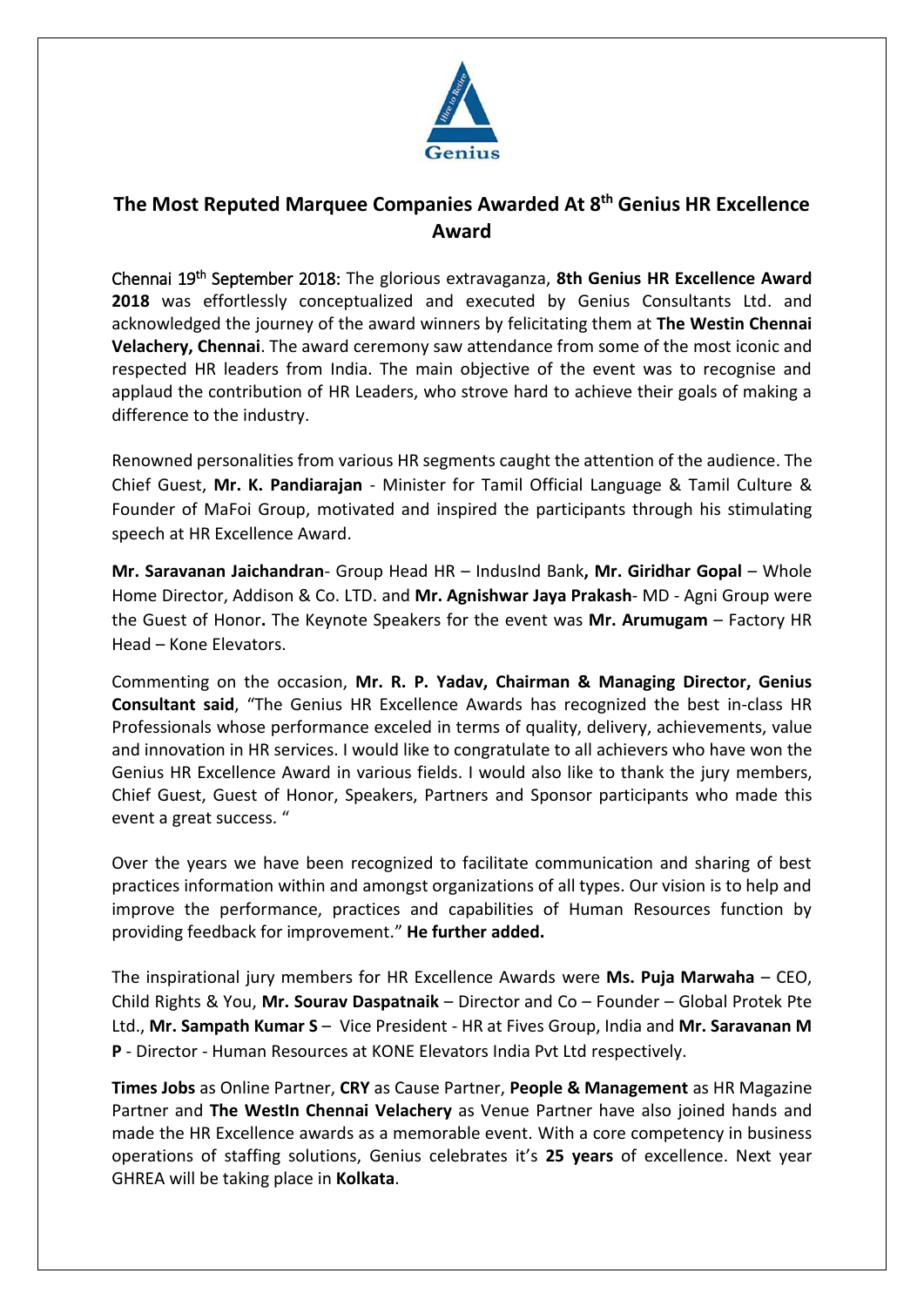

Genius HR Excellence Award was launched in the year 2011 for the first time to spotlight the importance of HR as a profession and contributions of HR towards the growth of an organization. Since 2012 Genius HR Excellence Awards were open to companies and professionals based in the whole of India. The awards take a comprehensive look at the spectrum of HR services and are presented to the most outstanding achievers in these areas.

#### **About Genius Consultants Limited**

Genius Consultants Limited is an established player in the HR Solutions industry in India having commenced our operations in 1993 as a provider of permanent staffing solutions. Genius Consultants are one the leading providers of human resource solutions in India by market share in fiscal 2017 and the highest revenue per associate ratio (Source: CRISIL Report, March 2018).

The comprehensive HR solutions value chain include permanent and flexi staffing solutions, payroll processing, compliance management, background checks and verification services, HR management services and FMS as well as sale of HR software.

Genius Consultants, core competencies include permanent and flexi staffing solutions through which, placed over 250,000 Associates since 2001 until February 5, 2018 and over 975 Professionals through our permanent staffing solutions in the last three fiscals, until February 5, 2018. Further, as on February 5, 2018, there were over 50,000 Associates on rolls who have been placed by us with various clients pursuant to our flexi staffing solutions.

Genius Consultants Limited is promoted by Mr. Rajendra Prasad Yadav, who has over two decades of experience in the HR services industry. They have a pan-India presence through 15 branch and area offices across 14 states, including our Registered and Corporate Office at Kolkata, covering over 950 locations across the country as on February 5, 2018. We are present across major cities in India, including Kolkata, Delhi, Mumbai, Chennai, Bengaluru and Hyderabad, among others.

\_\_\_\_\_\_\_\_\_\_\_\_\_\_\_\_\_\_\_\_\_\_\_\_\_\_\_\_\_\_\_\_\_\_\_\_\_\_\_\_\_\_\_\_\_\_\_\_\_\_\_\_\_\_\_\_\_\_\_\_\_\_\_\_\_\_\_\_\_\_\_\_\_\_\_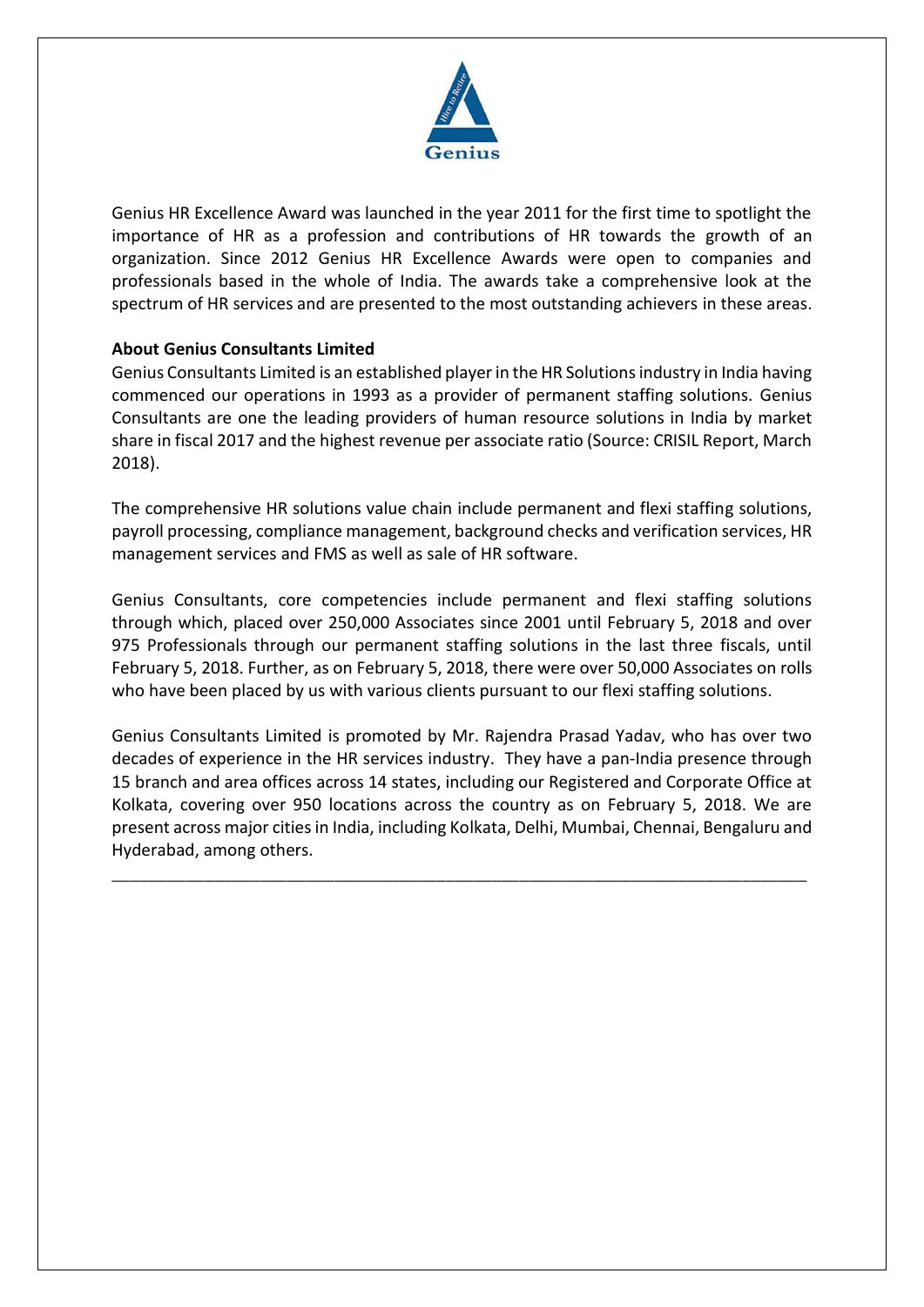

# **HR Excellence Award Winners List**

# **Category A: Winners are marked in Yellow**

| <b>AWARD</b><br><b>CATEGORY</b>                            | <b>Client Name</b>                                                        |
|------------------------------------------------------------|---------------------------------------------------------------------------|
| <b>BEST HR</b><br><b>PRACTICES</b>                         | <b>RADISSON BLU PASCHIM VIHAR NEW DELHI</b>                               |
|                                                            | <b>EDCIL (INDIA) LIMITED</b>                                              |
|                                                            | <b>VALEO INDIA PRIVATE LIMITED</b>                                        |
| <b>BEST TRAINING</b><br><b>INITIATIVES</b>                 | <b>G M Pens International Pyt Ltd</b>                                     |
|                                                            | <b>EUPHEUS LEARNING(PROFICIENCY LEARNING SOLUTIONS</b><br><b>PVT.LTD)</b> |
|                                                            | <b>ORION EDUTECH PVT LTD</b>                                              |
| <b>INNOVATION IN</b><br><b>RECRUITMENTS</b>                | <b>STERLING DATAROOMS</b>                                                 |
|                                                            | AG RESOURCES (INDIA) PVT LTD - PERSONIV                                   |
|                                                            | <b>FULHAM(INDIA)PVT.LTD</b>                                               |
| <b>INNOVATIVE</b><br><b>RETENTION</b><br><b>STRATEGIES</b> | <b>FERRO CORPORATION</b>                                                  |
|                                                            | <b>HYCINTH BY SPARSA</b>                                                  |
|                                                            | <b>INDUSTRYARC</b>                                                        |
| <b>INNOVATIVE</b><br><b>SUCCESSION</b><br><b>PLANNING</b>  | <b>LEADS INTERACTIVE SOLUTIONS PVT LTD</b>                                |
|                                                            | <b>IFB AUTOMOTIVE PRIVATE LIMITED</b>                                     |
|                                                            | <b>TOVO GROUP OF COMPANIES</b>                                            |
|                                                            | <b>ABBE GROUP</b>                                                         |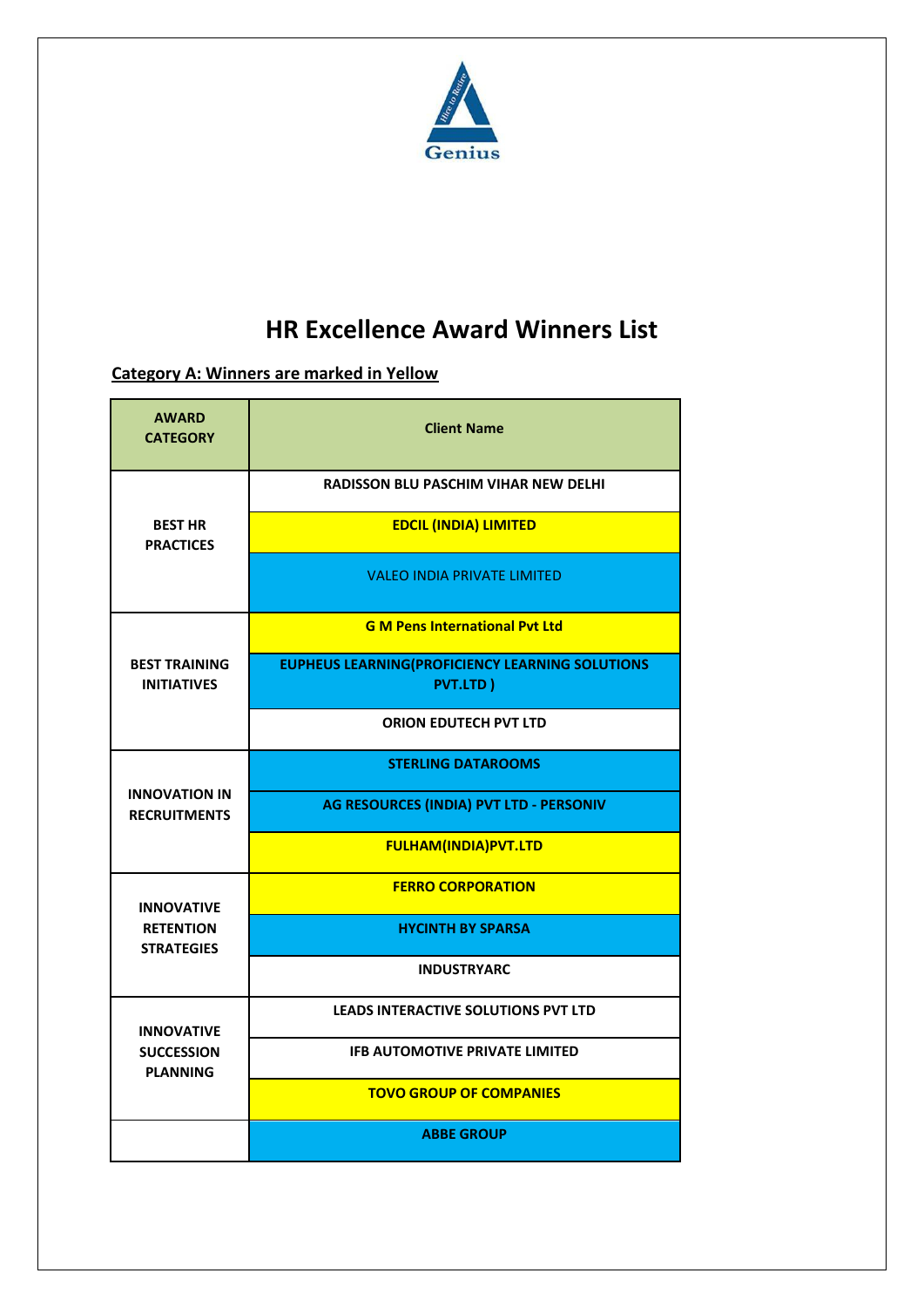

| <b>BEST INNOVATIVE</b><br><b>HR TECHNOLOGY</b>                                                      | <b>TALENT RECRUIT</b>                          |
|-----------------------------------------------------------------------------------------------------|------------------------------------------------|
|                                                                                                     | <b>LEADS INTERACTIVE SOLUTIONS PVT LTD</b>     |
| <b>DREAM</b><br><b>EMPLOYER OF THE</b><br><b>YEAR</b>                                               | <b>ANAKAMUS MANUFACTURING</b>                  |
|                                                                                                     | <b>VISIBLE ALPHA SOLUTIONS INDIA PVT. LTD.</b> |
|                                                                                                     | <b>HOWDEN INSURANCE BROKERS INDIA PVT LTD</b>  |
| <b>OUTSTANDING</b><br><b>CONTRIBUTION</b><br>TO THE CAUSE OF<br><b>SOCIAL</b><br><b>DEVELOPMENT</b> | <b>THE LEPROSY MISSION TRUST INDIA</b>         |
|                                                                                                     | YASHWANT CHARITABLE HOSPITAL                   |
|                                                                                                     | <b>G.M. PENS INTERNATIONAL PVT LTD</b>         |
| <b>ORGANIZATION</b><br><b>WITH BEST</b><br><b>HEALTHY</b><br><b>ENVIRONMENT</b>                     | <b>SCOOPWHOOP MEDIA PRIVATE LIMITED</b>        |
|                                                                                                     | <b>MASCOT HEALTH SERIES PVT. LTD.</b>          |
|                                                                                                     | <b>ROYAL ENFIELD</b>                           |

### **Category B – Winners are marked in Yellow**

| <b>AWARD</b><br><b>CATEGORY</b>             | <b>Client Name</b>                                                  |
|---------------------------------------------|---------------------------------------------------------------------|
| <b>BEST HR</b><br><b>PRACTICES</b>          | <b>COROMANDEL INTERNATIONAL LIMITED</b><br>(MURUGAPPA GROUP)        |
|                                             | <b>MAHINDRA &amp; MAHINDRA FINANCIAL SERVICES</b><br><b>LIMITED</b> |
|                                             | <b>TATA GSYUASA (Green Batteries)</b>                               |
| <b>BEST TRAINING</b><br><b>INITIATIVES</b>  | <b>INLAND WORLD LOGISTICS P LTD</b>                                 |
|                                             | <b>SBI CAP SEC</b>                                                  |
|                                             | <b>PIAGGIO VEHICLES PVT LTD</b>                                     |
| <b>INNOVATION IN</b><br><b>RECRUITMENTS</b> | <b>TATA AIA LIFE INSURANCE CO LTD</b>                               |
|                                             | <b>THIRUMALA</b>                                                    |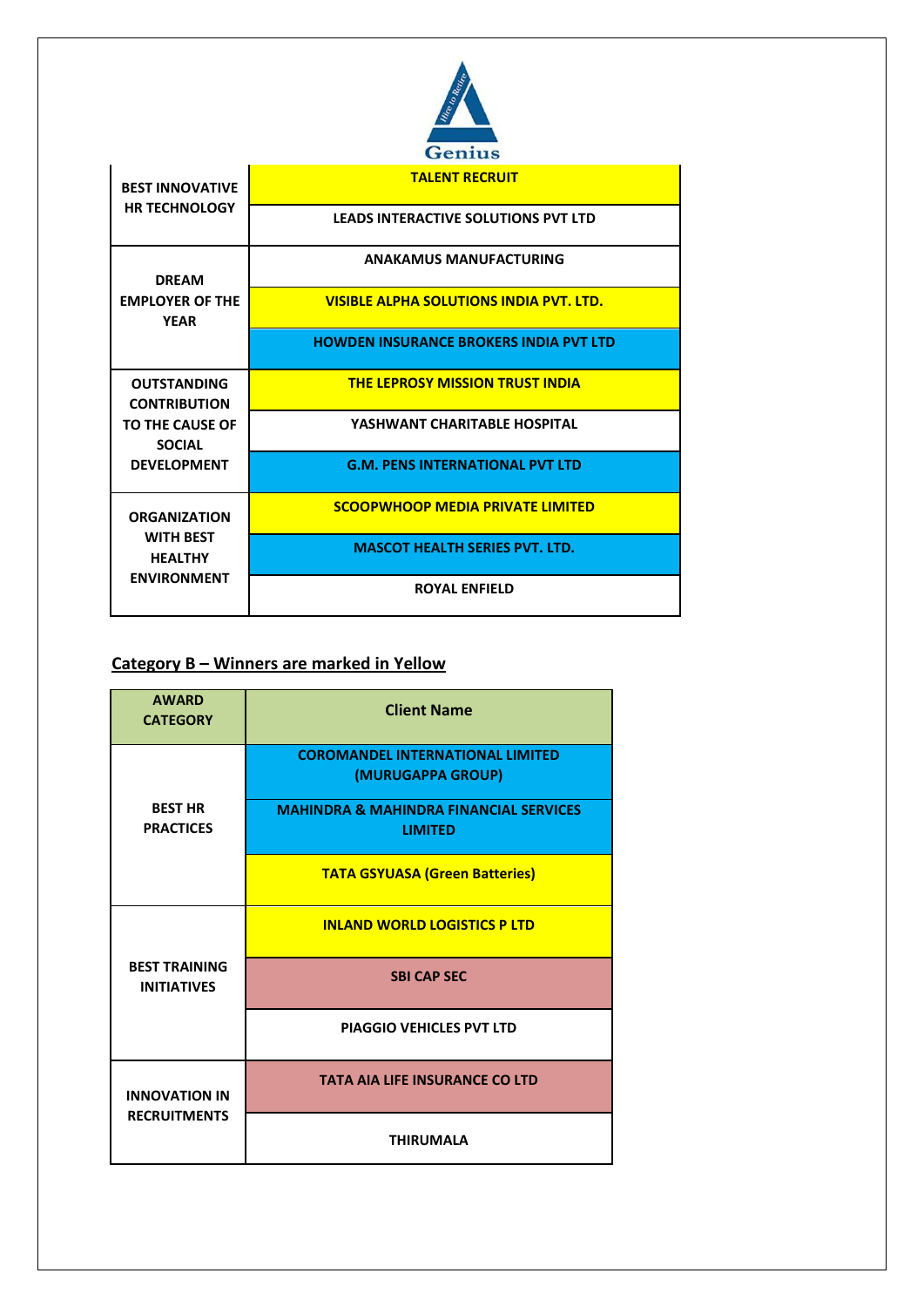

|                                                                                                     | <b>VODAFONE IDEA LIMITED</b>                                        |
|-----------------------------------------------------------------------------------------------------|---------------------------------------------------------------------|
| <b>INNOVATIVE</b><br><b>RETENTION</b><br><b>STRATEGIES</b>                                          | <b>CUSHMAN &amp; WAKEFIELD INDIA PVT. LIMITED</b>                   |
|                                                                                                     | <b>INDIAN POTASH LIMITED</b>                                        |
|                                                                                                     | <b>VELAMMAL GROUP OF INSTITUTIONS</b>                               |
| <b>INNOVATIVE</b><br><b>SUCCESSION</b><br><b>PLANNING</b>                                           | <b>THE KCP LIMITED</b>                                              |
|                                                                                                     | <b>COROMANDEL INTERNATIONAL LIMITED</b>                             |
|                                                                                                     | RADIANT CASH MANAGEMENT SERVICES PVT LTD                            |
| <b>INNOVATION IN</b><br><b>HR TECHNOLOGY</b>                                                        | <b>MAHINDRA &amp; MAHINDRA FINANCIAL SERVICES</b><br><b>LIMITED</b> |
|                                                                                                     | <b>ERICSSON</b>                                                     |
|                                                                                                     | DP ENGINEERING INDUSTRY PVT LTD                                     |
| <b>DREAM</b><br><b>EMPLOYER OF</b><br><b>THE YEAR</b>                                               | <b>VODAFONE IDEA LIMITED</b>                                        |
|                                                                                                     | THE KCP LIMITED                                                     |
|                                                                                                     | <b>GSK CONSUMER HEALTHCARE</b>                                      |
| <b>OUTSTANDING</b><br><b>CONTRIBUTION</b><br>TO THE CAUSE OF<br><b>SOCIAL</b><br><b>DEVELOPMENT</b> | <b>IDEA CELLULAR LIMITED</b>                                        |
|                                                                                                     | <b>SIDDHA GROUP</b>                                                 |
|                                                                                                     | <b>CUSHMAN &amp; WAKEFIELD INDIA PVT. LIMITED</b>                   |
| <b>ORGANIZATION</b><br><b>WITH BEST</b><br><b>HEALTHY</b><br><b>ENVIRONMENT</b>                     | <b>TVS CREDIT SERVICES LTD</b>                                      |
|                                                                                                     | <b>THIRUMALA</b>                                                    |
|                                                                                                     | <b>CBRE SOUTH ASIA PVT. LTD.</b>                                    |